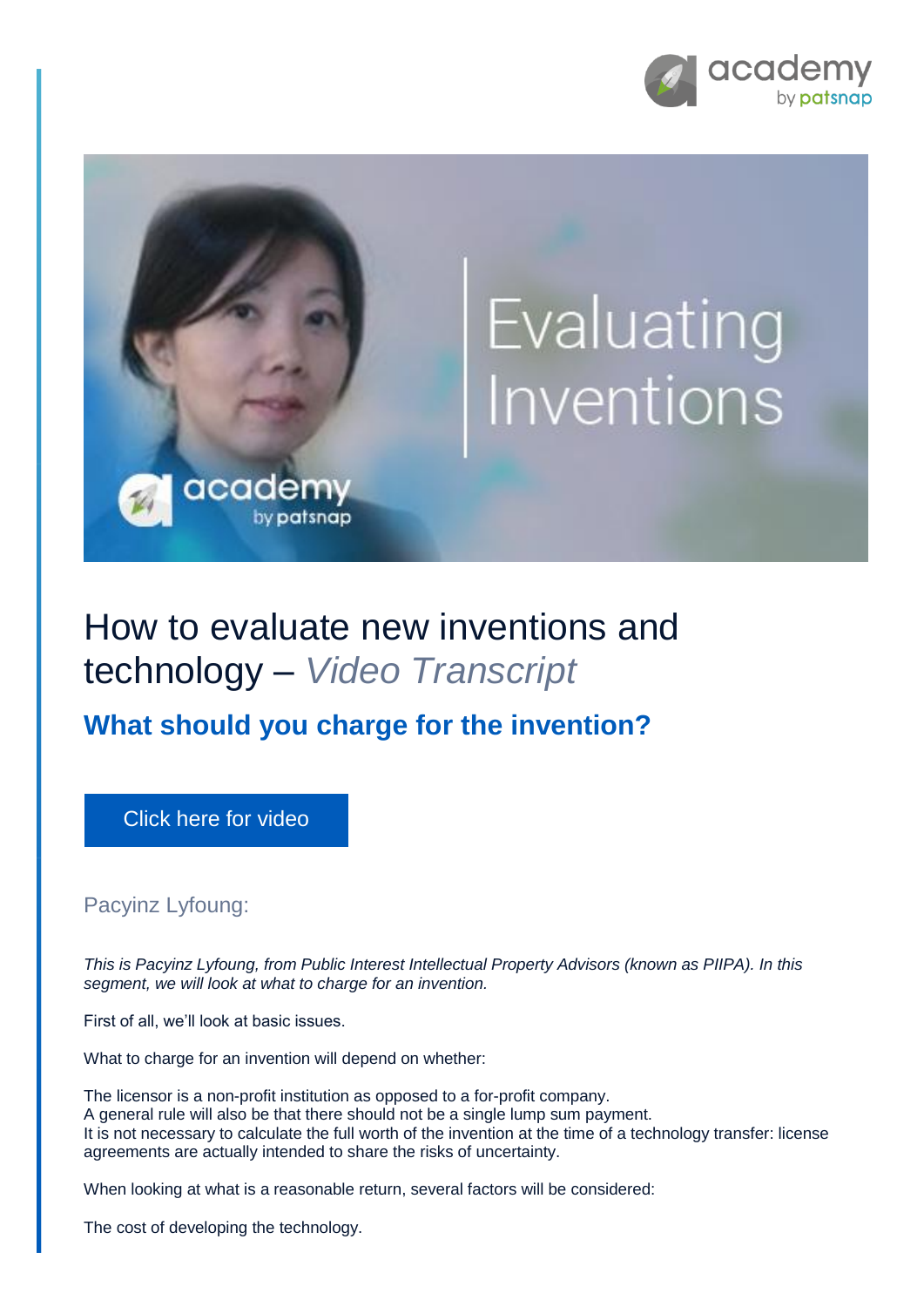

The cost of manufacturing. The market adoption cycle. And the ultimate market size.

So, when negotiating a conventional licensing agreement with an existing company, there are several fees that can be considered:

The first thing is a license issue fee, which is a negotiated amount payable at the time of execution of a license agreement.

Then, it should also include license maintenance fees, which are annual fees that are usually creditable against available royalties; they also function as minimum royalties.

The patent cost reimbursement is usually required by universities.

Another type of fee are milestone fees: When the technology is very risky, milestones validate its potential. Examples of milestones would be approval for clinical testing or regulatory approval for sale.

Finally, conventional licensing agreement would involve running royalties, which are usually a percentage of sales, when a major value is expected but is contingent upon the technology's success and market acceptance.

In licensing agreements with a spin-off company…

All of the previous five types of fees and payments would also be involved. However in addition, there would also be opportunities for:

Shares of stocks and equity in the company.

It should be noted that those types of shares or stocks, or equity in the company may or may not be a source of return. For example, there may not be much value in those types of assets if there is an economic downturn

Those types of assets are also the riskiest component for the institution.

Finally, if both royalties and stocks are taken, they will be lower than if only one of the two were selected.

The factors affecting the amount of equity for the licensor are several. They consist of:

The importance of the technology to the final product.

The type of product.

The uniqueness of the technology and final product.

The typical profitability of that type of product.

Whether the IP is the key IP for the company or only a small piece of its holdings.

The strength and breadth of the IP.

Whether the IP includes only present patent rights or also proprietary know-how or also a pipeline of future technology and patents.

Whether the company will have to license blocking patents from third parties.

The state of development of the technology.

How much and how long it will take to develop it.

The cost of development in the country in which the company resides

The state of the economy. For example, the stock market and the investment environment in both the country of origin and country of the licensee

And finally, the negotiating skills of the research institution.

So… what are the numbers when looking at what to charge for an invention?

There are no typical numbers as there are no typical deals.

Evaluating and pricing early technology is more of an art than a science.

Success requires general knowledge of and experience with

a) product development, manufacture and markets; and

b) pricing for comparable technologies

It is better to conclude a deal with a company that will competently develop the product than to wait for the perfect deal. The public benefit occurs when the product is brought to market.

However, we can look at some examples of MIT numbers dating back to 2007.